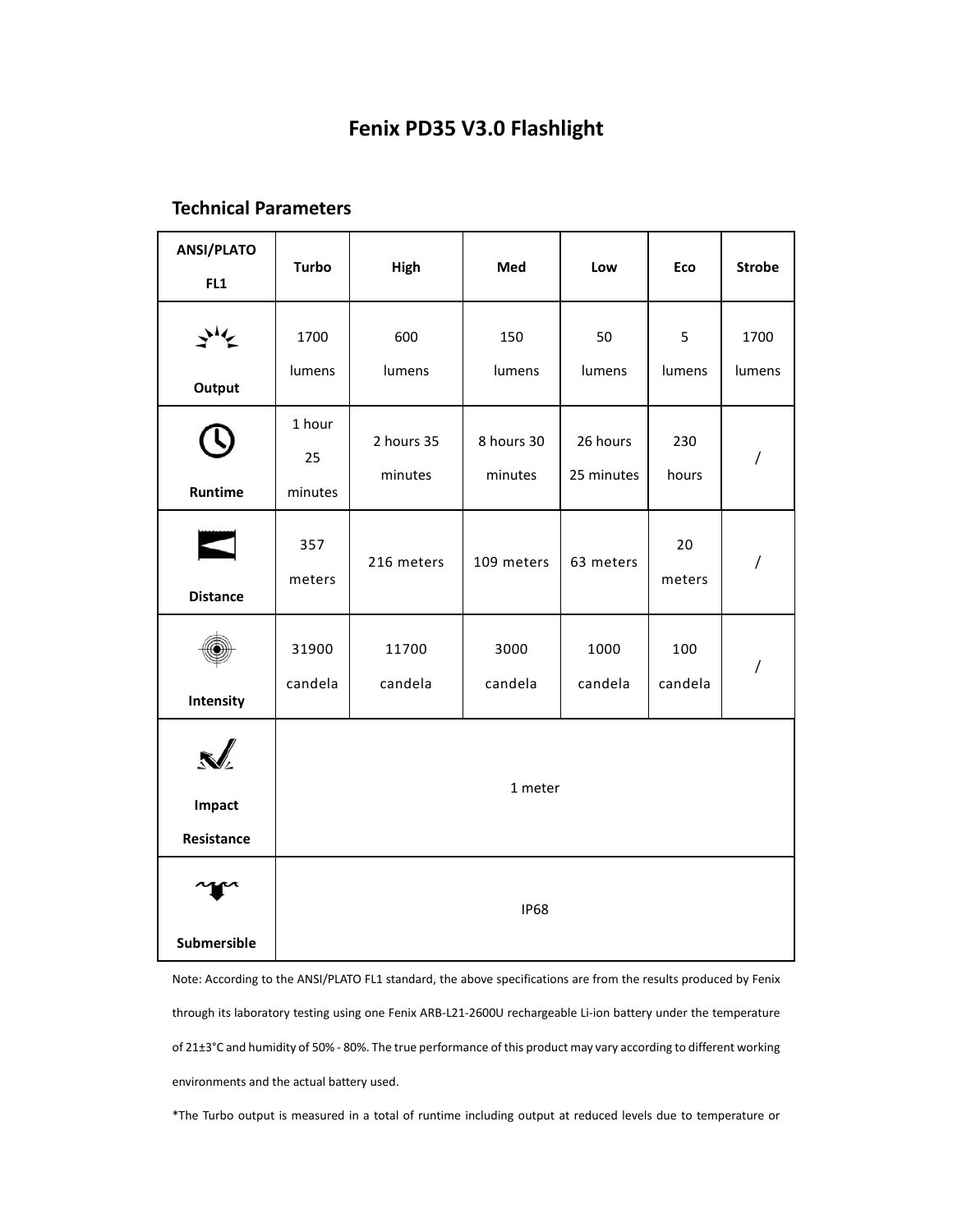## **Product Features**

- 1700 lumens maximum output; 357 meters maximum beam distance.
- One Luminus SFT40 LED with a lifespan of 50,000 hours.
- Included a 18650 rechargeable Li‐ion battery, compatible with 2\*CR123A Lithium batteries.
- Boot‐up battery level indication and low‐voltage warning.
- Instant activation with the tactical tail switch; output selection with the side switch.
- Digitally regulated circuit for maintaining a stable output.
- Toughened ultra‐clear glass lens with an anti‐reflective coating.
- Made of durable A6061‐T6 aluminum.
- Premium type HAIII hard-anodized anti-abrasive finish.
- Size: 5.28'' x 1.00'' x 0.90'' / 134 x 25.4 x 22.8 mm.
- Weight: 2.95 oz / 83.5 g (excluding battery).

## **Operating Instruction**

#### **Switch**

The tail switch is the tactical switch and the side switch is the functional switch.

#### **On/off**

Tap the tactical switch to momentarily turn on the light, release the light will go out.

Fully press the tactical switch to constantly turn on the light, press again the light will go out.

### **Output Selection**

With the light switched on, single click the functional switch to cycle through Turbo→Eco→Low→Med→High.

### **Strobe**

With the light switched on, press and hold the functional switch for 0.5 seconds to enter strobe,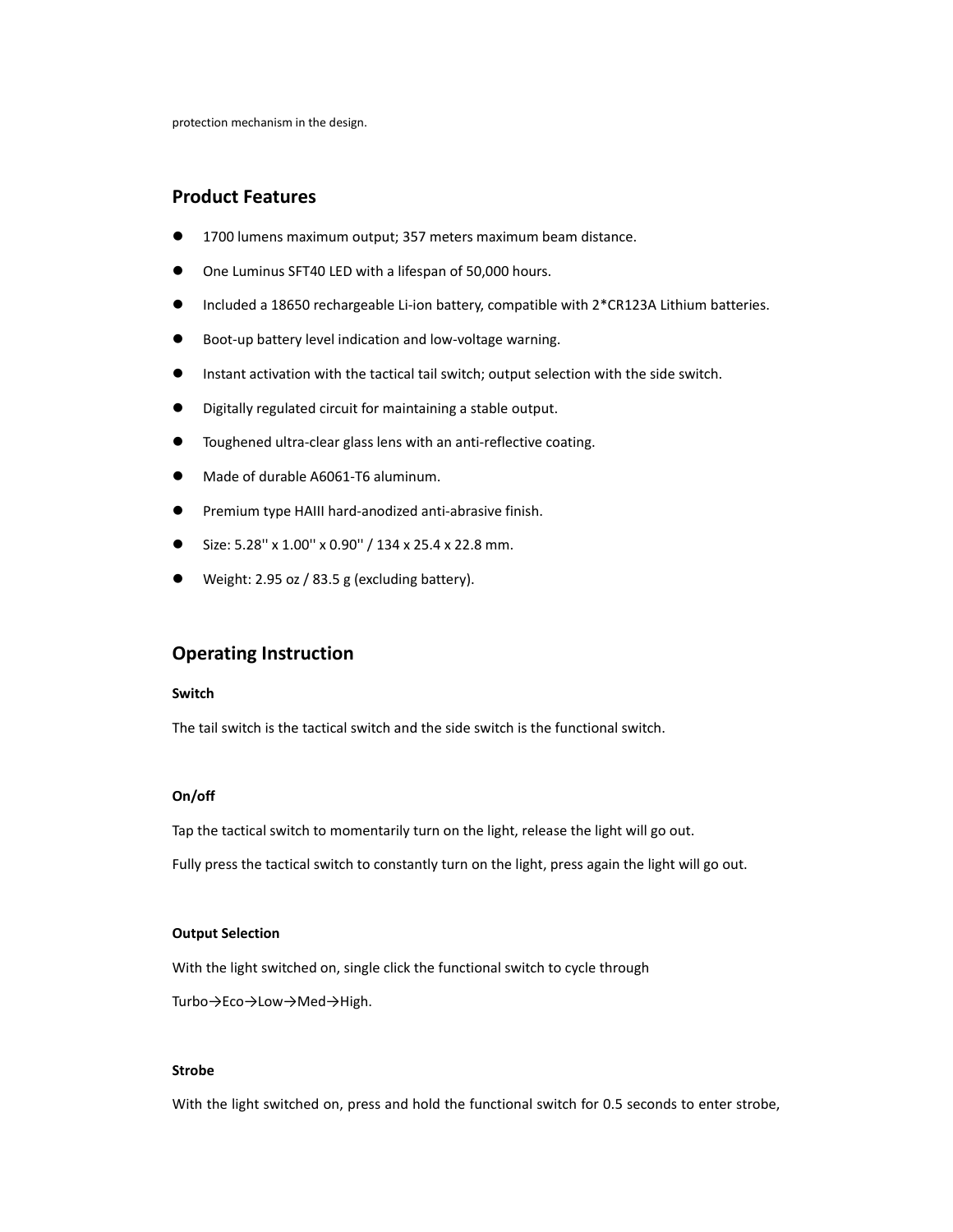single click again to turn back to previously used output on general mode.

## **Intelligent Memory Circuit**

The light memorizes the last selected output excluding strobe. When turned on again the previously used output of general mode will be recalled.

| <b>Type</b>                           | <b>Dimension</b> | <b>Nominal Voltage</b> | <b>Usability</b> |                           |
|---------------------------------------|------------------|------------------------|------------------|---------------------------|
| Fenix ARB-L18 Series                  | 18650            | 3.6V/3.7V              | Recommended      | V٧                        |
| Non-rechargeable Battery<br>(Lithium) | <b>CR123A</b>    | 3V                     | Usable           | V                         |
| Rechargeable Battery<br>(LiFePO4)     | 16340            | 3.2V                   | Usable           | v                         |
| Rechargeable Battery<br>(Li-ion)      | 18650            | 3.6V/3.7V              | Caution          |                           |
| Rechargeable Battery<br>(Li-ion)      | 16340            | 3.6V/3.7V              | Banned           | $\boldsymbol{\mathsf{x}}$ |
| Rechargeable Battery<br>(LiFePO4)     | 18650            | 3.2V                   | Banned           | $\boldsymbol{\mathsf{x}}$ |

## **Battery Specifications**

Warning: Do not mix batteries of different brands, sizes, capacities or types. Doing so may cause damage to the flashlight or the batteries being used.

\* 18650/ 16340 Li‐ion batteries are powerful cells designed for commercial applications and must be treated with caution and handled with care. Only use quality batteries with circuit protection will reduce the potential for combustion or explosion; but cell damage or short circuiting are potential risks the user assumes.

## **Battery Replacement**

Unscrew the light tailand insert the battery with the anode side (+) towards the light head, then screw thelight tail back on.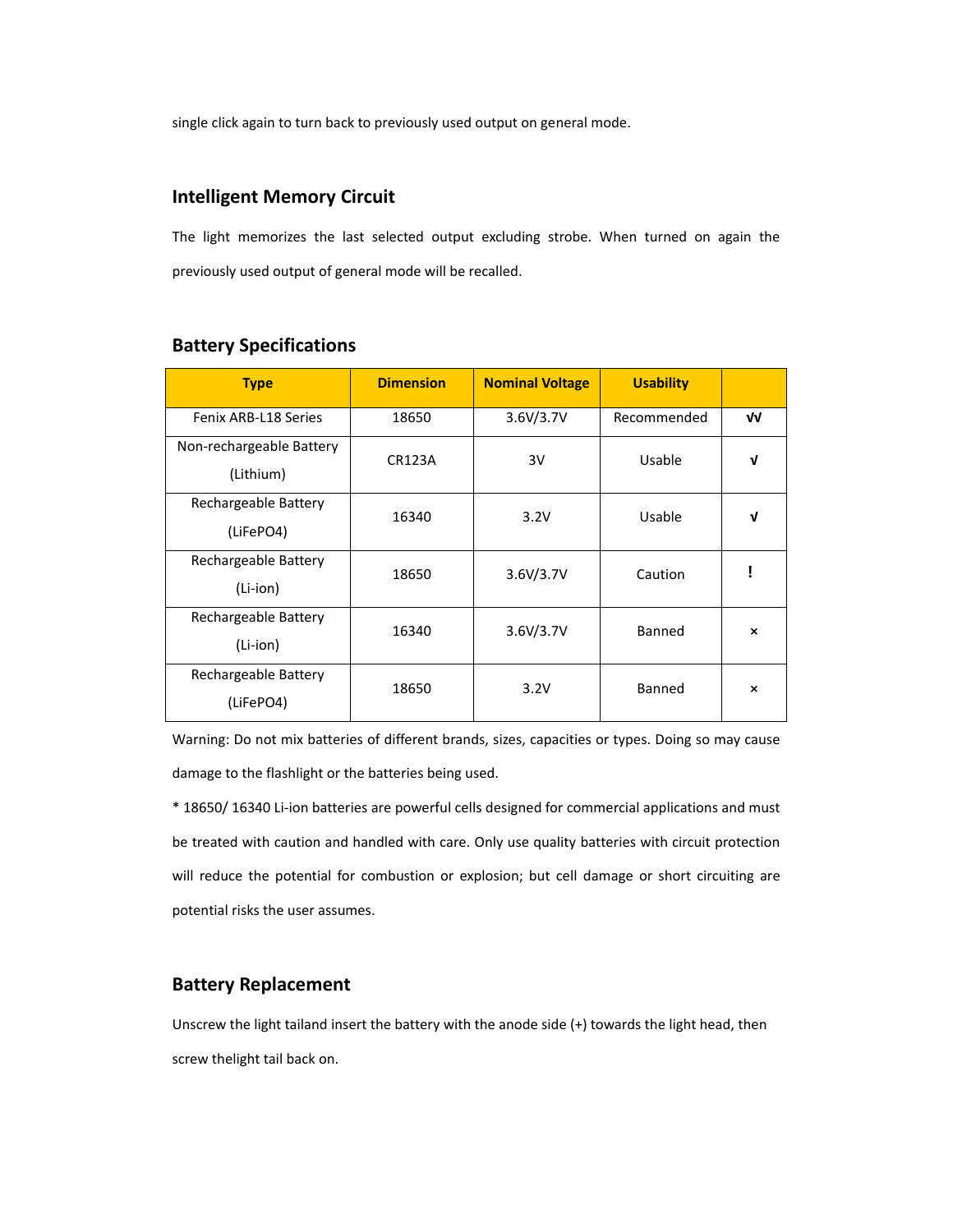## **Battery Level Indication**

Each time the light is turned on the indicator in the functional side switch will indicate the battery level and will last for 3 seconds. Green light on: saturated 100% ‐ 85% Green light flashes: sufficient 85% ‐ 50% Red light on: poor 50% ‐ 25% Red light flashes: critical 25% ‐ 1% Note: This only works with Fenix ARB‐L18 series 18650 battery.

## **Intelligent Overheat Protection**

The light will accumulate a lot of heat when used at relatively high modes for extended periods. When the light reaches a temperature of 60°C or above, the light will automatically step down a few lumens to reduce the temperature. When the temperature drops below 60°C, it will then allow the user to reselect the modes.

## **Low‐voltage Warning**

When the voltage level drops below the preset level, the flashlight is programmed to downshift to a lower brightness level until Eco output is reached. When this happens in Eco output, the battery level indicator blinks red 3 times every 10 minutes to remind you to recharge or replace the battery. Note: This only works with Fenix ARB‐L18 series 18650 battery.

### **Usage and Maintenance**

- Disassembling the sealed head can cause damage to the light and will void the warranty.
- Fenix recommends using only a high‐quality protected battery.
- If the light will not be used for an extended period, remove the battery for proper storage.
- Unscrew the tail cap or remove the battery to prevent accidental activation during storage or transportation.
- Long-term use can result in O-ring wear. To maintain a proper water seal, replace the ring with an approved spare.
- Periodic cleaning of the battery contacts improves the light's performance as dirty contacts